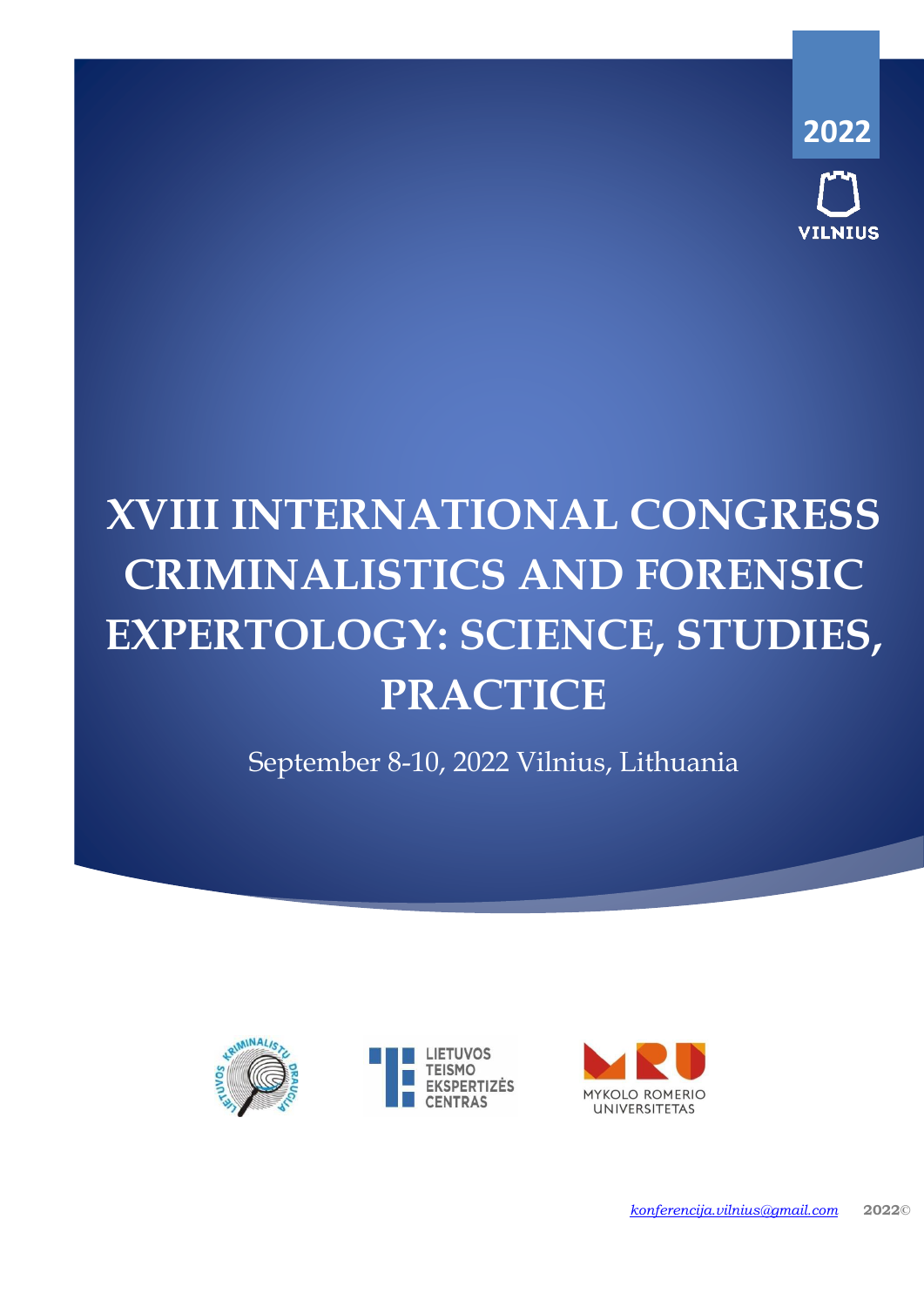# *Dear Colleagues!*

**Criminalists' Association of Lithuania, Forensic Science Centre of Lithuania** and **Mykolas Romeris University** kindly invite you to participate in XVIIIth international congress "Criminalistics and forensic expertology: science, studies, practice".

**1. Congress will take place** on 8-10th of September, 2022 at Mykolas Romeris University, Ateities str. 20, LT- 08303 Vilnius, Lithuania.

### **2. Main Topics of the Congress:**

- National politics of criminalistics and development of common criminalistics area in Europe – quidlines, problems, perspectives
- $\mathbb{C}^*$  Classical theory of criminalistics and its role for the harmonization of paradigms of different schools of criminalistics
- The influence of new digital technologies and artificial intelligence on the development of criminalistics
- . Special knowledge as a tool for incorporating modern scientific achievements into the investigative procedures
- Do traditional methodologies ensure effective investigation of criminal offenses?
- $\mathbb{F}$  Problems of tactics of criminalistics and its modern tendencies.
- **Strategic development directions of criminalistes' didactics.**

**3. Student (young researchers) session**. A session of young researchers and students is planned to be held during the Congress. The work of the session will be organized in a mixed way (contact participation and distance (remote) participation). Participants in this session may make presentations on proposed topics of the Congress or on the sphere of their research. Remote participation in the Congress is free of charge. The Scientific Council will decide if presentation (title and annotation must be provided) will be included in the program. Submitted articles will be included in the publication only on the approval of the Scientific Council of the Congress

**4. Languages of the Congress -** Lithuanian, English, Russian (synchronic translation will be organized). It is possible to prepare poster and oral presentations for the Congress. The Scientific committee of the Congress will evaluate the scientific level and content of the presentations..

#### **5. Participation Conditions:**

Registration fee of participant:

- $E^*$  Early conference registration fee (till 1th of June, 2022) is 130,- Euro
- $\mathbb{R}$  After 1th of June, 2022 is 160.- Euro

The registration fee includes: participation in XVIIIth congress, certificate and issue of published conference materials, coffee and lunch breaks, dinners, other organizational expenses, including 21% VAT. It does not include international or national trips, accommodation, etc.

If, due to the situation of Covid - 19 in Lithuania and the World, the Congress could not take place by contact, the participants' fee would be refunded.

All fees should be transferred into *the Criminalists' Association of Lithuania account*, company code 195742910, account № LT 10 7044 0600 0159 7508, SWIFT CBVI LT 2X (BANK AB SEB).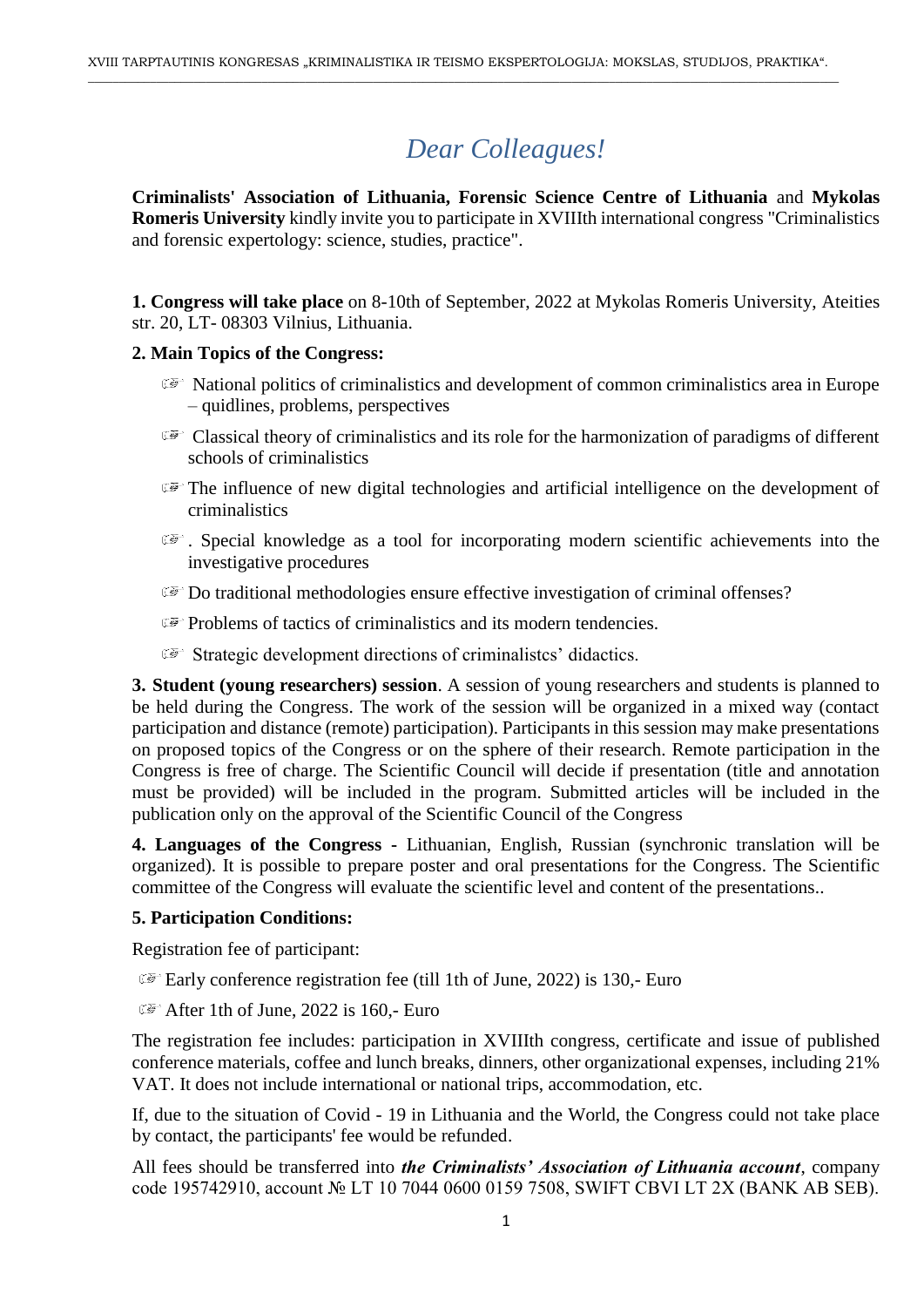Please specify the first and last name of the participant and/or author and the purpose of the transfer: registration fee for XVIIIth congress. By the permission of organizing committee of the congress late registration fee may be paid in cash after arrival to the Congress.

**Publication fee is separate fee** of 70 Euros per article which should be paid until 31 of April, 2022 into the account specified earlier. Please indicate the first and last name of the author and the purpose of the transfer: publication fee. Payment evidences should be presented together with the article. Publication of the article is possible without participation in the Congress.

# **6. Importante Dates:**

- **Till 15 of April, 2022** to fill registration form and present summary of presentation and/or article (if applicable) in original and English languages (max one printed sheet).
- **Till 31 of April, 2022** to present article for publication prepared under the indicated below requirements. Together with the article the photos of authors and evidences of payment of publication fee should be presented. The articles may be prepared in Lithuania, English, Russian, German, Ukrainians or Polish languages. The summaries in original and English languages are necessary. Together with the article one scientific review of the article should be presented in mentioned above languages. The presented articles will be review by scientific committee as well. The articles will be traditionally published in separate reviewed annual editions.

### **Till 1th of June, 2022** – pay early registration fee.

*Requirements for Articles (Presentations).* The articles will be published in separate reviewed edition till the conference date. The articles should be prepared using Microsoft Word program, Times New Roman 12 pt font, using 1,5 line interval on ones side of A4 paper, the margins should be not less than 25 mm from all sides, not more than 14 printed A4 pages. The comprehensive summary up to 3000 characters should be included, the citation form is footnotes presented at the bottom of the page. Under the title of the article accurate information about the author (Author's name and surname, scientific and pedagogical title, name and address of Institution represented, position, phone and email) should be presented. Please note that any pictures, diagrams or other illustrating data will be printed in gray scale.

# *Registration forms, articles and other obligatory documentation should be emailed till the defined dates to the email address: konferencija.vilnius@gmail.com*

#### **7. Preliminary Program of the Conference:**

#### **8th of September, 2022 (Thursday)**

- 12.00 14.00 Participants' registration
- 14.00 14.30 Opening of the congress, greetings
- 14.30 16.00 Plenary presentations
- 16.00 16.30 Coffee break
- 16.30 18.40 Plenary presentations
- 19.00 21.00 Welcoming reception

### **9th of September, 2022 (Friday)**

- 9.00 11.00 Plenary presentations
- 11.00 11.30 Coffee break
- 11.30 13.30 Plenary presentations / Poster presentations
- 13.30 14.30 Lunch
- 14.30 16.30 Plenary presentations / Section workshops
- 16.30 17.00 Coffee break
- 17.00 18.30 Plenary presentations / Section workshops
- 18.30 Departure for the gala dinner